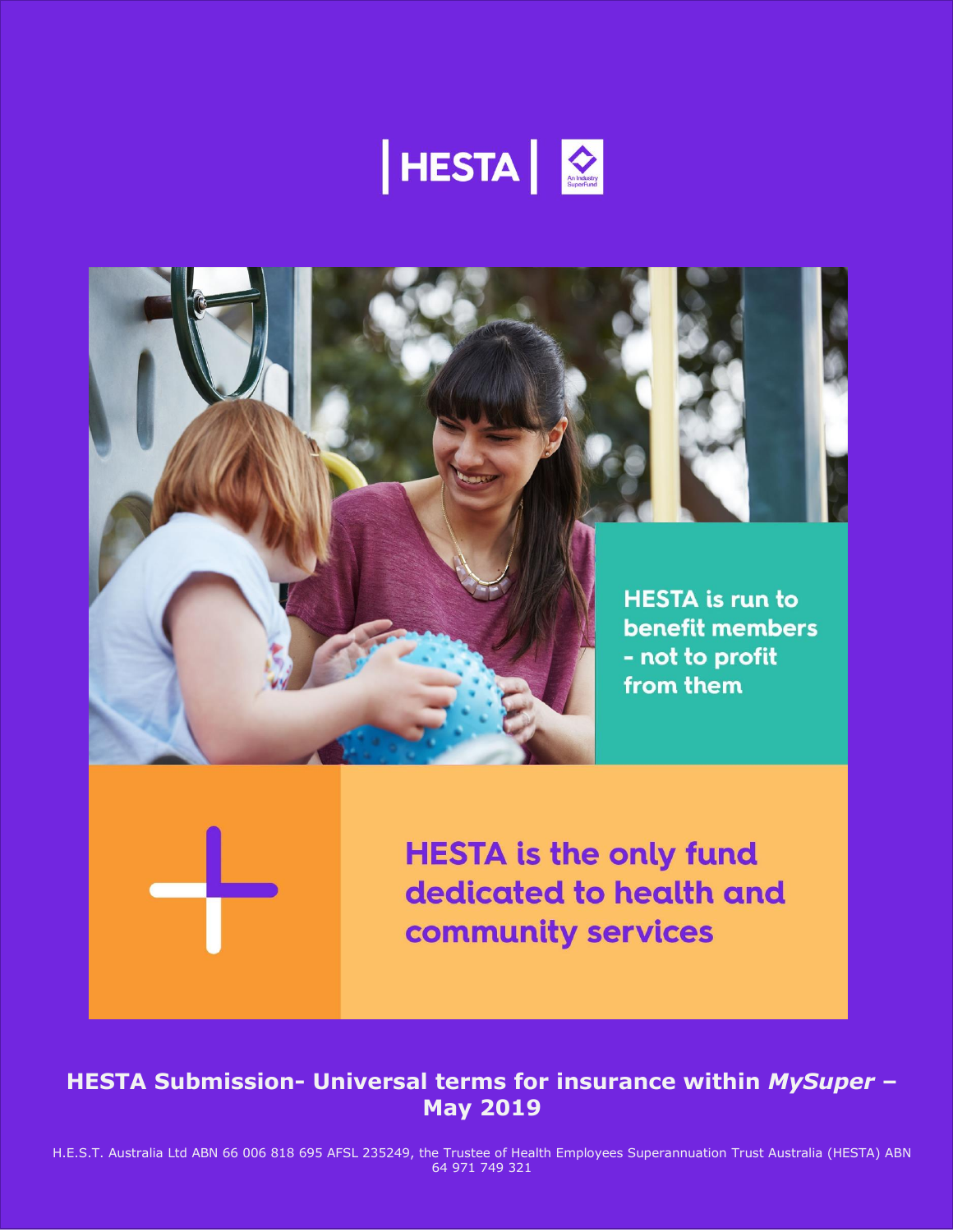

HESTA welcomes the opportunity to provide feedback on the "*Universal terms for insurance within MySuper*" consultation paper.

We welcome the opportunity to discuss our submission further. Should you have any queries please contact James Bennett, Social Impact Specialist on (03) 8665 9217 [jbennett@hesta.com.au](mailto:jbennett@hesta.com.au)

#### **About HESTA**

Health Employees Superannuation Trust Australia ('HESTA') is an industry superannuation fund, established in 1987 to provide retirement benefits for workers in the Health and Community Services Sector, and is operated only to benefit members. HESTA has approximately 880,000 members and over \$50 billion of assets.

The typical HESTA member is aged 43, female and has a balance of approximately \$22,000 in superannuation.

#### **Group Insurance**

Automatic group insurance in superannuation has been a successful policy for Australia by providing a safety net for those who would otherwise be completely uninsured. Any changes that diminish the insurance cover within super will need to be met by taxpayers through the social security system.

HESTA strongly supports the provision of group insurance to members of *MySuper* products that is appropriate to the membership of each superannuation fund and consistent with maximising retirement benefits to members.

#### **Insurance design**

HESTA members are some of the most vulnerable and marginalised workers in Australia. With our member base in mind we designed an insurance structure that is affordable and appropriate for their age and occupation. HESTA provides low-cost default insurance consisting of Income Protection (IP) and Death Cover.

The provision of income protection through insurance (rather than a TPD lump sum), is the most sensible and manageable structure for our members. In addition IP encourages rehabilitation and an ongoing relationship with the member and naturally incentivises return to work through occupational rehabilitation.

We provide low-cost default insurance, IP to age 67 and Death cover to age 75. This is different to the majority of superannuation funds who mainly provide Total Permanent Disability (TPD) and Death cover as their default or automatic arrangement.

Under 68AA of SIS Act we are required to provide MySuper members with a benefit in the event of death and permanent incapacity. Our IP insurance pays a benefit to age 67 in the event of permanent incapacity and thus satisfies the requirement for a benefit on permanent incapacity.

We have chosen our unique structure for three main reasons:

1. Our members typically draw a wage and are usually in a traditional employment arrangement under a collective agreement or award. They are predominantly light blue/blue collar workers and are often required to lift and perform manual tasks as a part of their role. An insurance arrangement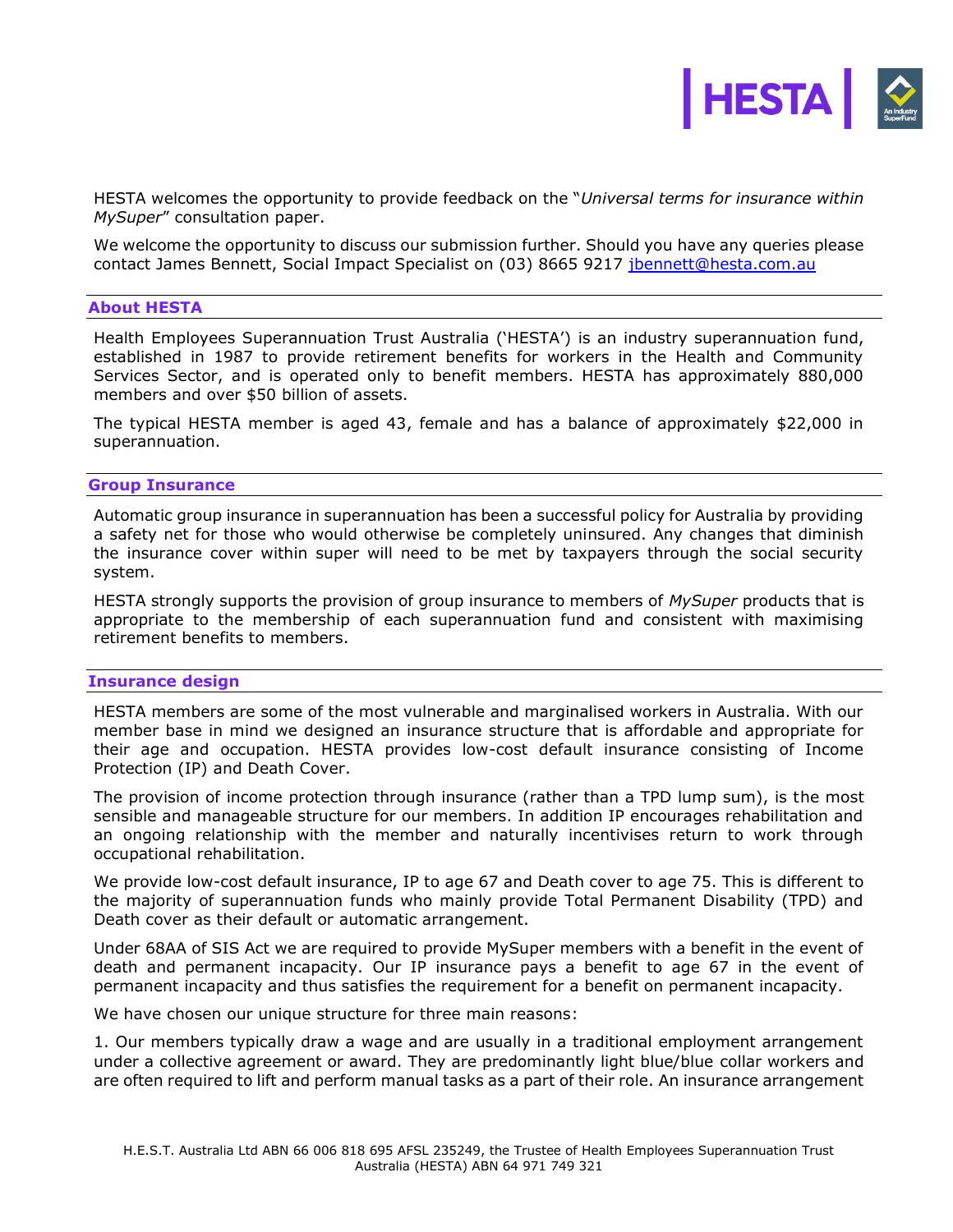that provides a replacement wage is most appropriate. TPD is typically paid in a lump sum to members who are then required to manage that money in a manner that provides for the continuation of a typical working life. This is a difficult task for even the most experienced of investors.

2. HESTA has a well-designed IP offering that often helps members more than TPD over time. Under the HESTA structure, this period of time matches a typical working life – that is, up until the age of 67 when a member can then access social security benefits. These instalment amounts are indexed, so the investment challenge does not rest with the member – it stays with the insurance provider.

A member receiving IP payments who then dies is entitled to a death benefit. A member who has received a lump sum TPD who later dies is entitled to the death benefit LESS the TPD amount. TPD and Death covers are related and off-set one another. This is not the case with IP and Death benefits.

3. IP encourages rehabilitation. The HESTA IP structure encourages a continuing relationship with the member and naturally incentivises return to work through occupational rehabilitation. The best chance our members have of a dignified retirement is long and meaningful participation in the workforce. Our members are skilled and motivated.

The most appropriate insurance structure for them is one which encourages and provides mechanisms to aid this participation. Our IP cover supports early rehabilitation intervention and effective return to work programs to promote and restore positive health outcomes for our members.

This design is useable regardless of work classification which is important so that our members can make claims even if they are employed on a casual basis. Many superfunds have similarly tailored their approach to insurance design to ensure it is equally as appropriate for their member base.

# *QUESTIONS FOR DISCUSSION*

We have provided comments in relation to some of the questions in the consultation paper.

# **1. What are the costs and benefits of standardisation of terms and definitions for default MySuper group life policies?**

HESTA supports the standardised definitions of key insurance terms; however, having standardised terms should not necessarily imply standardised cover or eligibility for insurance cover.

Standardised terms provide both consumer protections and aids increased consumer understanding of their insurance cover. Any standardisation of terms or definitions must be done in the best interest of members. Standardised terms should not negatively impact on the level and cost of cover to members or unduly restrict the ability of individual trustees to offer appropriate types and levels of insurance to suit the demographic of their fund.

Key insurance terms should be standardised. However, one must be careful not to standardise cover or the eligibility for TPD benefits. Trustees are required to design an insured benefit structure that takes into account the unique needs and make-up of the members of the fund.

**2. What terms and definitions would benefit from standardisation? Are there particular terms/definitions where the case for standardisation is stronger or should be prioritised?** We suggest that common industry terms be defined as a standard to be used across the superannuation and group insurance industry. Consider defining Total and Permanent Disability (TPD) and Income Protection (IP).

Most funds now use IP following introduction of the Insurance in Superannuation Code. There may still be funds using terms such as "Salary Continuance Insurance (SCI)"; "Permanent Health Insurance (PHI)"; Total and Temporary Disability (TTD); Group Salary Continuance (GSC); Group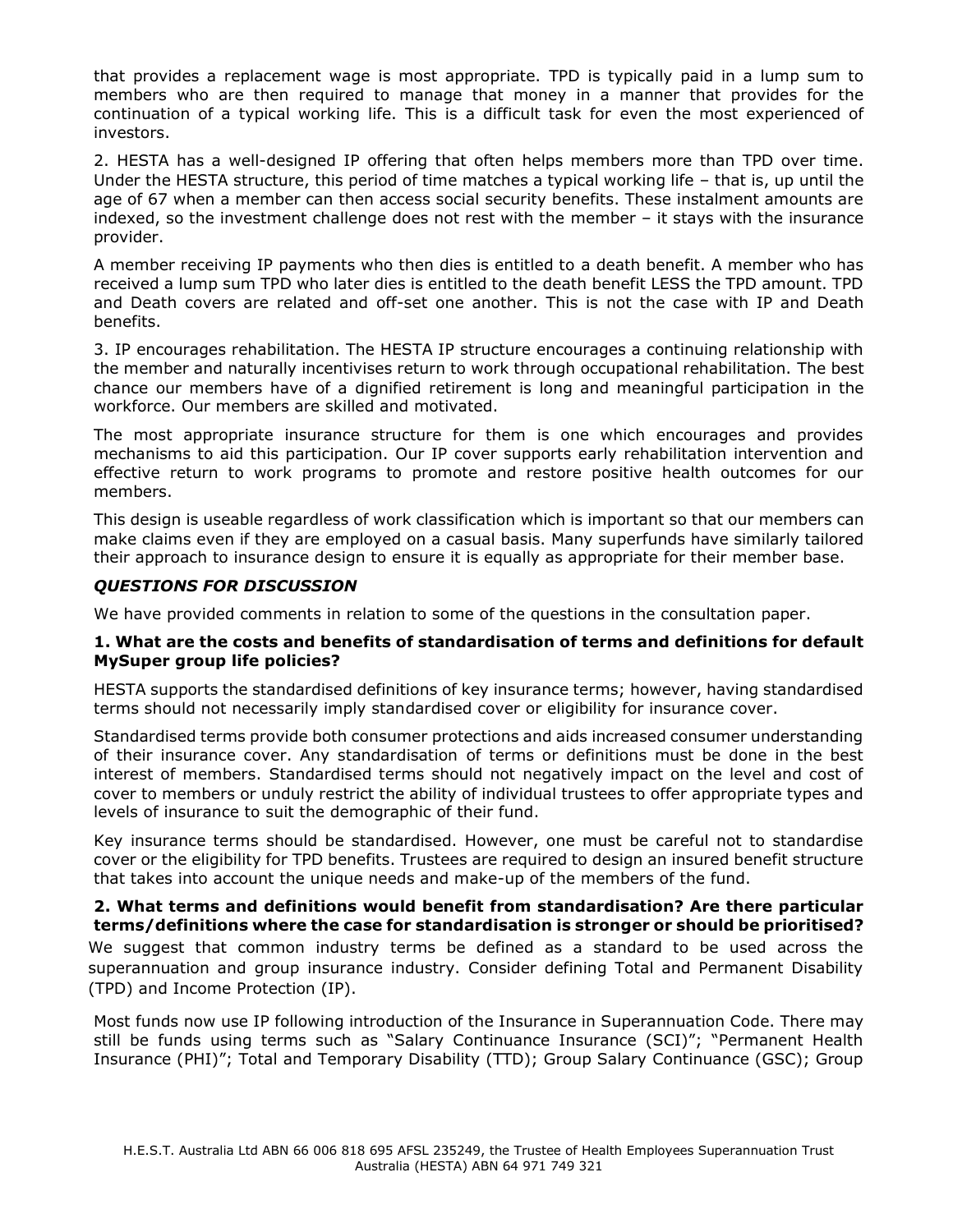Salary Insurance (GSI); Total and Temporary Incapacity (TTI) all with the same intention and meaning.

Across the industry in various insurance policies, there are references to "pre-existing conditions"; "pre-existing condition exclusion"; "limited cover" and "New Events Cover". The definitions for these 4 terms are different depending on insurer and super fund; however, the intention of all 4 terms is similar and that is to exclude cover for a period of time. The different terminology and definitions across the industry can be confusing. These terms in particular could be standardised without significant cost impacts on premium rates.

The terms "active employment" and "actively at work" are further terms that have different definitions across insurers and super funds. Again, the intention with these terms is broadly the same and could be standardised. The purpose of the terms broadly is to define when insurance will commence for a member.

The terms "salary", 'income', "pre-disability income" have various definitions across the industry and could be standardised.

Terminal Illness (TI) is defined in SIS legislation. Some insurance policies use a stricter standard to determine TI. There should be an alignment between the legislation and insurance policies.

There are also a variety of different ways in which offsetting provisions are dealt with by Income Protection products. Some policies directly offset on a dollar per dollar basis against additional income protection policies held by a member; however, others cap a member's insured benefits across all income protection policies to a pre-determined percentage (generally 75-85%) of predisability income.

HESTA advocates for the standardisation of the offsetting provisions and the approach adopted more broadly so that members can claim a benefit where they have paid for it, within the constraints of a maximum percentage of the member's pre-claim income. Also, the interaction with other income including leave provisions and workers compensation payments can differ between policies. The interaction with workers compensation and superannuation insurance benefits more generally has a significant impact on the timing of claims lodged within the industry with a resulting impact on claims experience.

Within Income Protection, consideration should be given to the standardisation in the approach to certain key terms and definitions including the use of "own occupation" and "usual occupation" to provide clarity to members lodging an IP claim.

The approach to the calculation of "pre-disability salary" which can be an area of differentiation between individual policies warrants consideration as does the application of partial disability provision provided across IP policies.

We suggest consideration be given to introducing **standardised intention statements**. This would be a plain English explanation of the intention for the offer of cover for death and terminal illness, TPD and IP and could include:

- what the benefit has been designed to cover;
- a statement of the circumstances under which a benefit will be paid;
- the meaning of the terms "unlikely", "unable" or "incapable" of carrying out an occupation;
- what constitutes an occupation that the member is suited to by education, training or experience.

# **4. Should the definition of TPD allow for rehabilitation or return to work initiatives? Why/Why not?**

Yes. It is only rare cases where a person cannot be rehabilitated to return to work at some level. Currently our insurer provides the opportunity to members submitting IP claims to be involved in